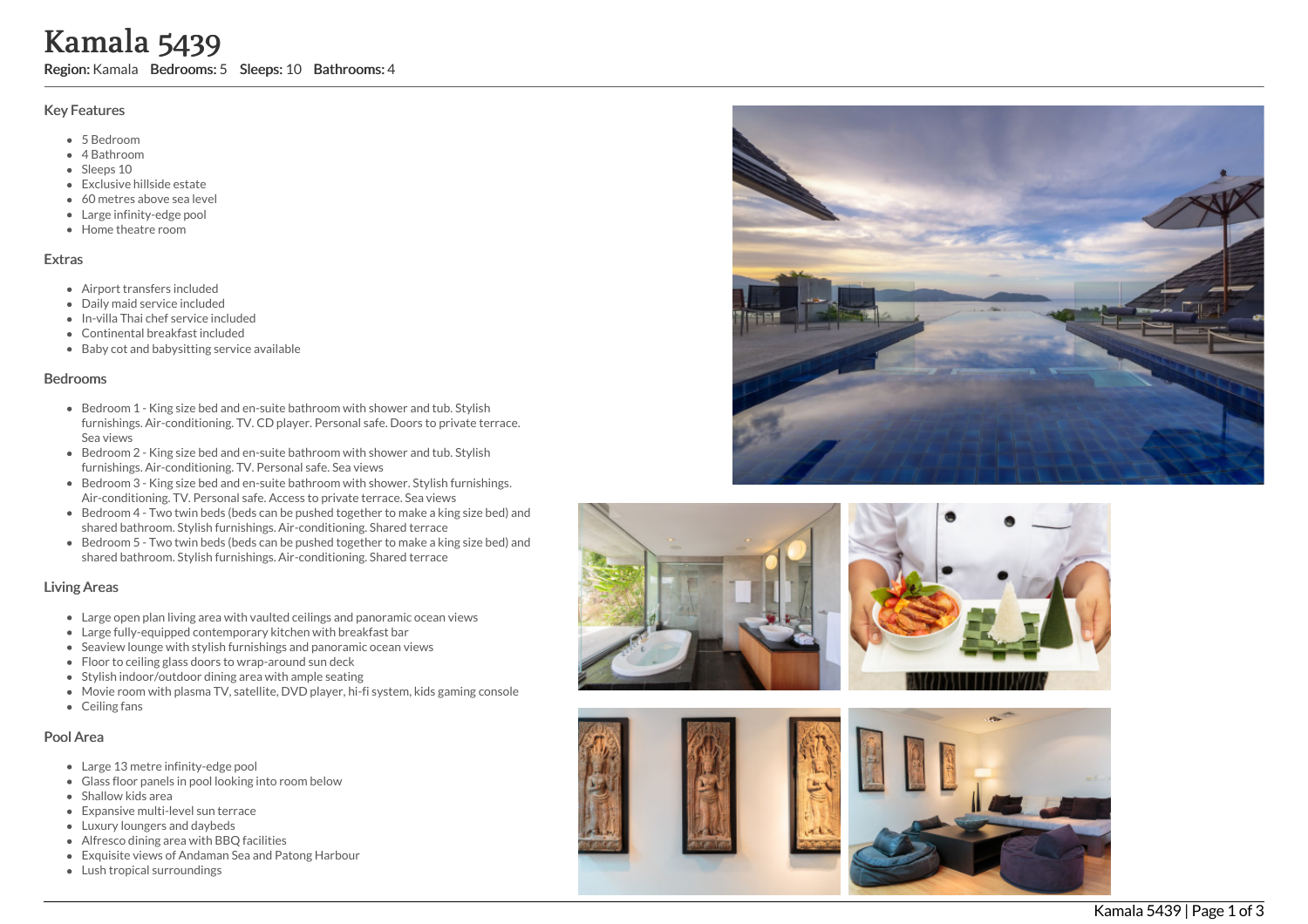## General

- English speaking villa manager
- $\bullet$  Bed linen, bath and pool towels provided
- Exclusive private estate
- Soothing water features
- Ample parking
- Multiple relaxation areas
- Thai artefacts and contemporary artworks
- Backup power generator

## Entertainment

- Complimentary wireless internet connection
- Satellite TV/DVD and surround sound
- Movie room with plasma TV, satellite, DVD player, hi-fi system, kids gaming console
- Table tennis
- Relaxation sala for yoga and meditation
- 25 minute drive to golf course at Phuket Country Club
- 10-20 minute walk to beaches
- 8 minute drive to tennis courts and restaurants